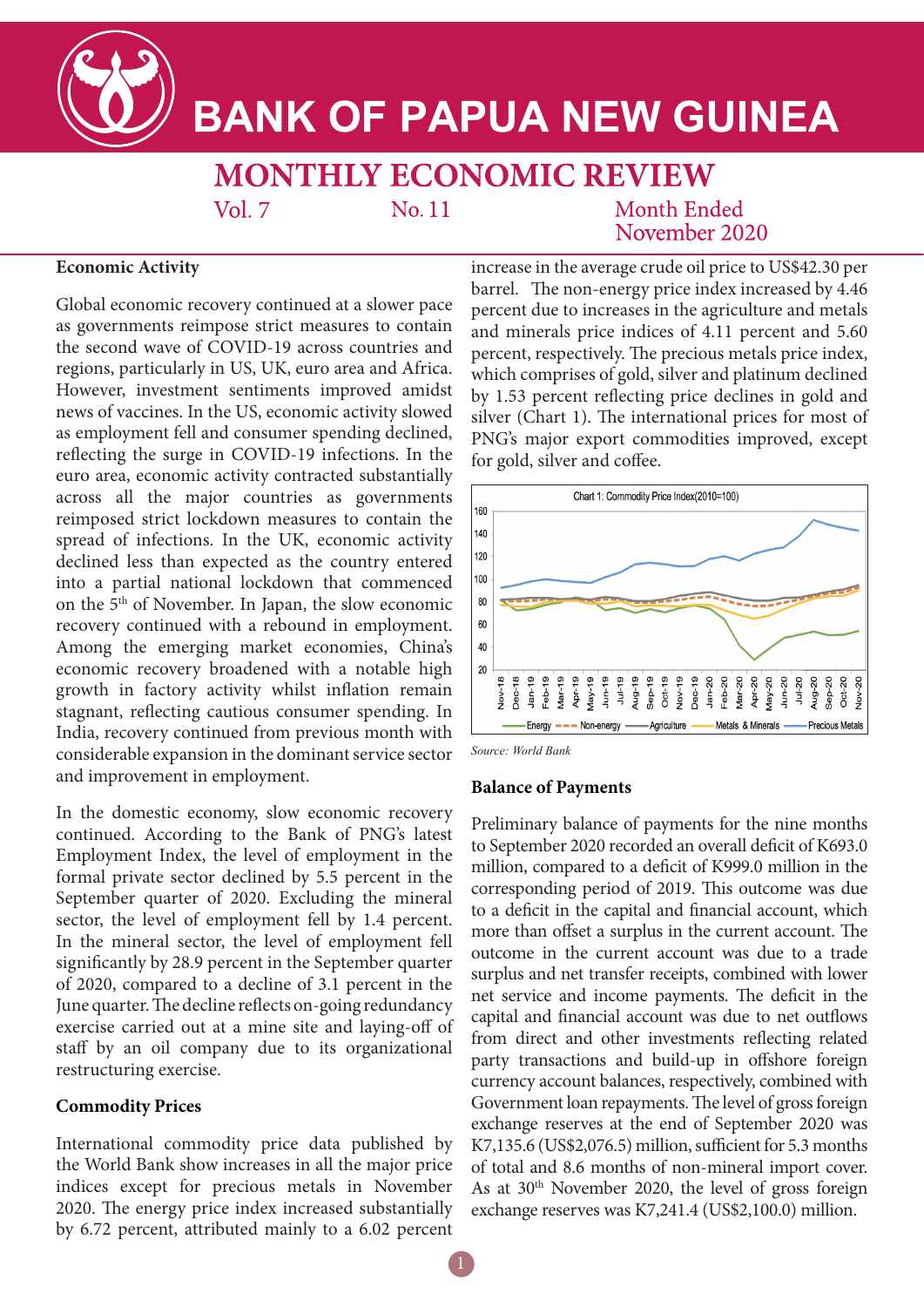#### **Exchange Rate**

The average monthly kina exchange rate depreciated by 0.34 percent against the US Dollar (USD) to US\$0.2855 and by 3.8 percent against the Australian Dollar (AUD) to A\$0.3857 as at 30<sup>th</sup> November 2020. High import demand continue to exert downward pressure on the kina exchange rate against the USD. The Central Bank continued to support the foreign exchange market to help meet some of the demand for imports. The depreciation of the kina against the AUD reflected cross-currency movements as the AUD appreciated against the USD, after the Reserve Bank of Australia kept its monthly policy rate, the Cash Rate, at 0.10 percent reflecting continued easing of monetary policy. Moreover, the continued improvement in the economy may support the appreciation of AUD against the USD. The average monthly Trade Weighted Index (TWI) decreased by 1.49 percent to 27.42 over the month to 30<sup>th</sup> November 2020, compared to the previous month. This reflected the depreciation of the kina against the USD and AUD (Chart 2).



#### **Inflation**

Annual headline Consumer Price Index (CPI) increased by 5.8 percent in the September quarter of 2020, compared to an increase of 6.0 percent in the June Quarter of 2020. All the expenditure groups recorded increases except for the 'Communication', 'Household Equipment' and 'Miscellaneous' expenditure groups. The largest increase was in the 'Health' expenditure group with 19.1 percent, followed by 'Alcoholic Beverages, Tobacco and Betelnut' with 17.4 percent, 'Restaurants and Hotel' with 12.7 percent, 'Transport' with 7.1 percent, 'Education' with 5.0 percent, 'Clothing and Footwear' with 3.3 percent, 'Recreation' with 2.6 percent, 'Food and Non-alcoholic Beverages' with 2.0 percent, and 'Housing' with 1.5 percent. These more than offset declines in the 'Communication', 'Household Equipment' and 'Miscellaneous' expenditure groups of 3.1 percent, 2.0 percent and 1.8 percent, respectively. For the annual underlying measures of inflation, exclusion

based inflation increased by 3.5 and the trimmed mean inflation increased by 2.4 percent. The quarterly headline CPI increased by 0.6 percent. The quarterly underlying CPI measures of exclusion based inflation increased by 0.1 percent whilst the quarterly trimmed mean inflation increased by 0.3 percent.



Annual headline Retail Price Index (RPI) to November 2020 decreased by 1.2 percent, compared to a decline of 0.4 percent in October 2020. This outcome was driven by price declines in the 'Transport', 'Housing', 'Alcoholic beverages, tobacco and betelnut', 'Household Equipment' and 'Health' expenditure groups. The decline in the 'Transport' expenditure group reflected a decrease in the 'Fuel and Lubricants' subgroup which more than offset an increase in the 'Fares' subgroup. The decrease in the 'Housing' expenditure was due to a decline in the 'Cooking' subgroup. The decrease in 'Alcoholic beverages, tobacco and betelnut' was due to a decrease in 'Betelnut' subgroup. The decrease in the 'Household equipment' expenditure group reflected a decline in the 'Maintenance goods' subgroup. The decline in the 'Health' expenditure group reflected a fall in the 'Medical Supplies' subgroup. Annual RPI ex-seasonal declined by 0.6 percent whilst RPI ex-seasonal and fuel increased by 1.2 percent (Chart 4). Quarterly headline RPI increased by 0.4 percent whilst monthly headline RPI declined by 0.1 percent.



*Source: Bank of PNG*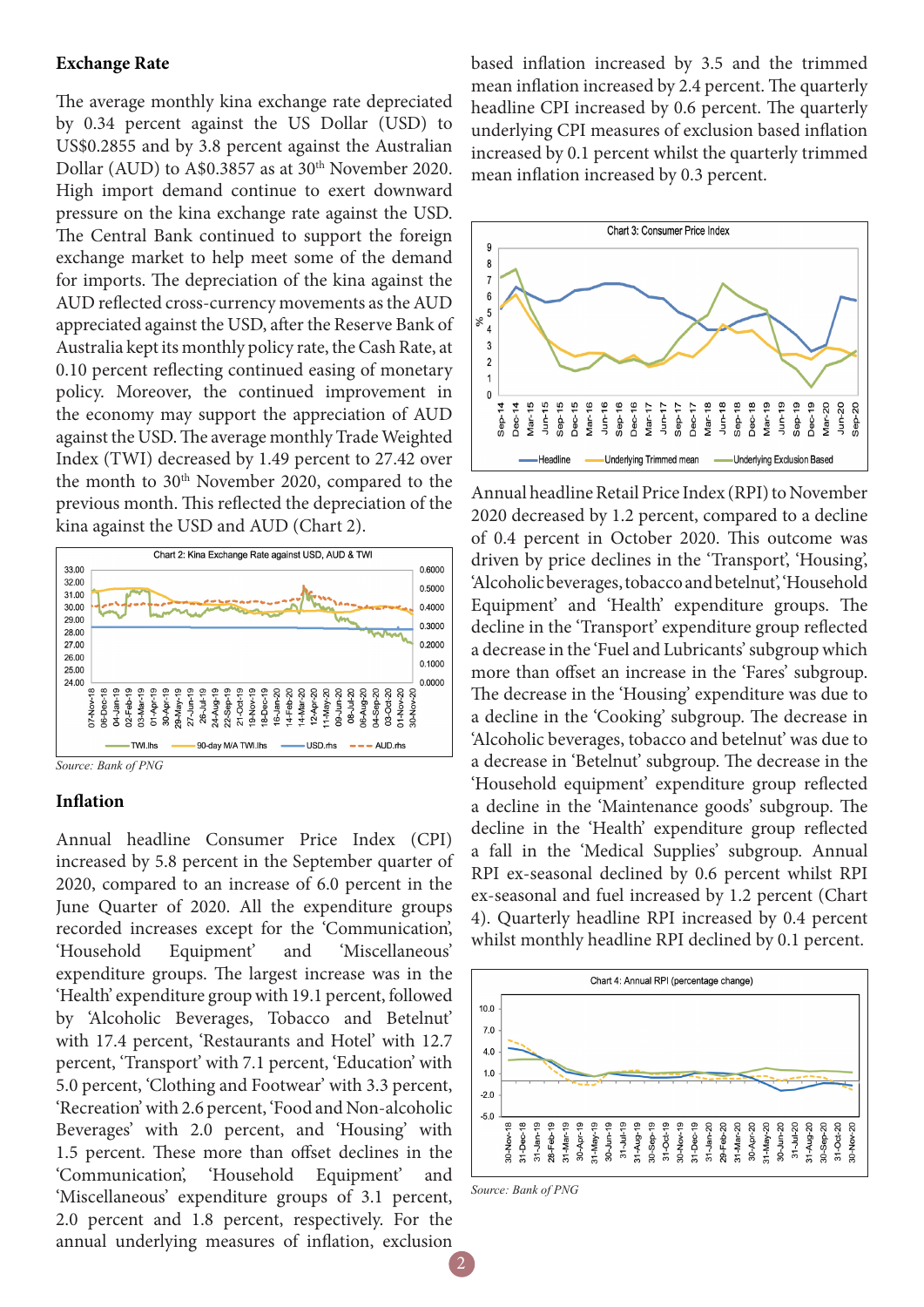### **Domestic Interest Rates & Monetary Aggregates**

Over the month to week-ending 27<sup>th</sup> November 2020, the Central Bank Bill (CBB) rates for the 63-day and 91-day terms remained at 2.06 percent and 2.07 percent, respectively, while the 28-day term declined by 0.03 percent to 1.33 percent. Over the same period, the Treasury Bill (T-bill) rate for the 182-day term decreased by 0.10 percent to 4.44 percent, while the 273-day and 364-day terms were unchanged at 6.04 percent and 7.20 percent, respectively. Terms not reported for both CBBs and T-bills were not offered during the period. The weighted average interest rates on wholesale deposits (K500,000 and above) showed mix movements over the month to 27<sup>th</sup> November 2020. The rates for the 30-day, 90-day, 180-day and 270-day terms decreased by 0.59 percent, 0.35 percent, 0.38 percent and 1.00 percent to 0.97 percent, 0.85 percent, 0.25 percent and 1.50 percent, respectively, while the 60-day and 360-day terms increased by 1.03 percent and 0.32 percent to 1.78 percent and 1.64 percent, respectively (Chart 5).



*Source: Bank of PNG*

Monetary data shows an increase in net claims on

Central Government by 29.2 percent over the year to October 2020, compared to a decline of 13.2 percent in the corresponding period of 2019. This reflected an increase in net issuance of Government securities. Private sector credit increased by 5.5 percent over the twelve months to October 2020, compared to an increase of 2.4 percent in the corresponding period of 2019. Whilst lending in short-term overdrafts continue to dominate, term loans have started to pickup, following the easing in some of the COVID-19 containment measures.

Commercial banks' lending to public non-financial corporations, other financial corporations and other resident sectors declined by K130.6 million to K13,585.9 million between December 2019 and weekending 27<sup>th</sup> November 2020. The decline reflected repayments by the construction, retail, household (personal loans) and manufacturing sectors. Over the year, the weekly average lending by banks increased by 1.1 percent to K13,663.4 million. The commercial bank deposits increased by K512.9 million to K21,406.8 million between December 2019 and week-ending 27<sup>th</sup> November 2020, which mainly reflected placements by the Government, mining and agriculture sectors, as well as an increase at Kina Bank due to correction in reporting former ANZ retail customers' deposits. The weekly average deposits increased by 4.8 percent to K21,147.9 million

## **Monetary Policy**

The Bank maintained the policy signalling rate, the Kina Facility Rate at 3.0 percent in the month of November 2020.